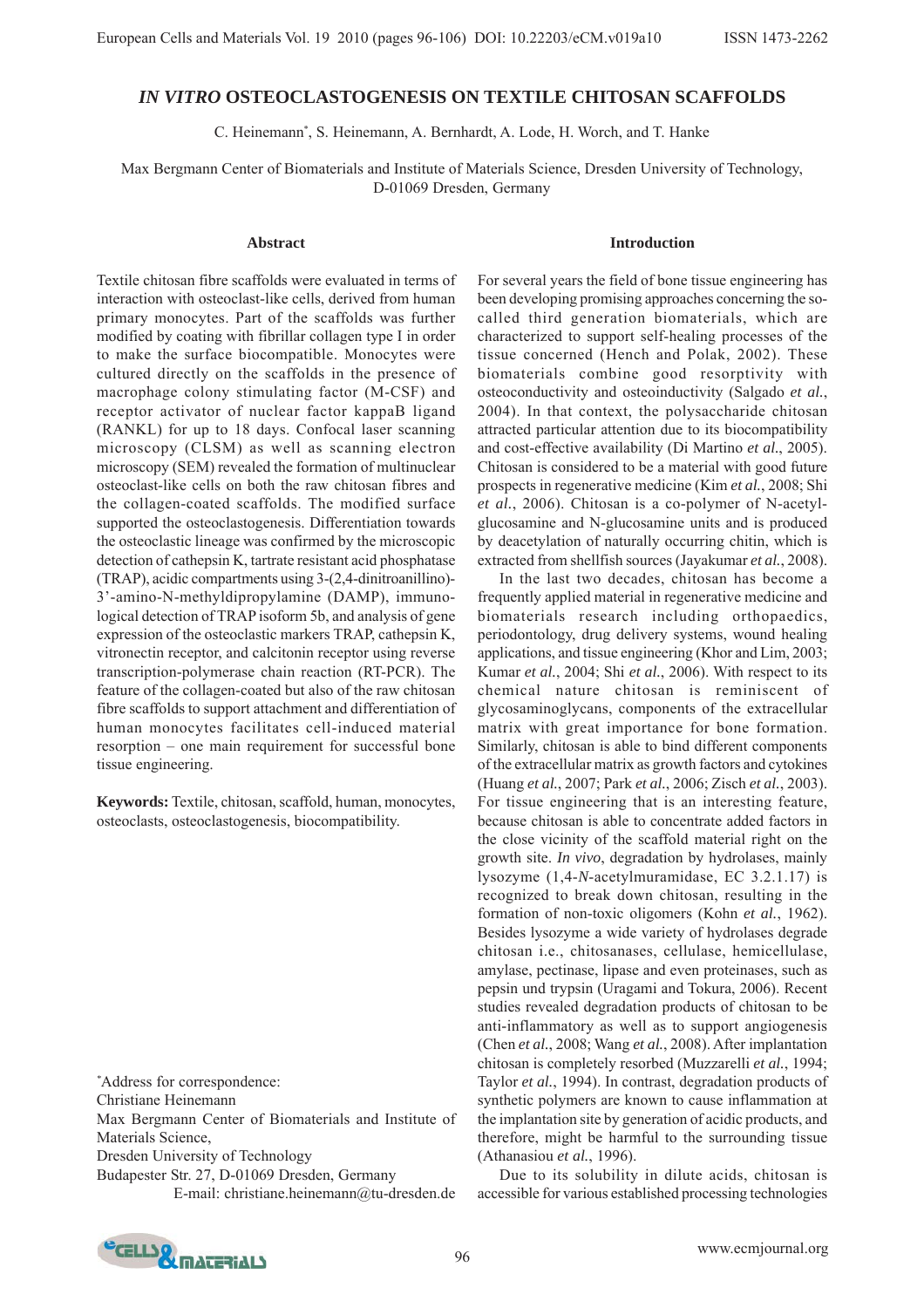and has been used to produce films, gels as well as porous sponge-like scaffolds (Hsu *et al.*, 2004; Manjubala *et al.*, 2008). Besides sponge-like scaffolds made from chitosan, new perspectives in tissue engineering scaffold design were introduced by the availability of processible polymer fibres. Chitosan fibres are produced by the electro-spinning or wet-spinning process (Ohkawa *et al.*, 2004). In the first case, usually chitosan fibre meshes were produced (Slavik *et al.*, 2007; Wawro *et al.*, 2006). So far, these fibre meshes have been sparsely investigated with respect to their applicability as material for bone replacement. Tuzlakoglu *et al.* reported the coating of chitosan fibre meshes with bioactive calcium phosphate and the subsequent seeding of osteoblast-like cells (Tuzlakoglu *et al.*, 2004; Tuzlakoglu and Reis, 2007). Cunha-Reis *et al.* investigated the influence of porosity and mesh size on the resorptivity and the behaviour of seeded osteoblast-like cells (Cunha-Reis *et al.*, 2007). Despite the advantages of fibre scaffold technology for tissue engineering until now only a few studies have reported on the usage of textile structures from pure chitosan. Mostly conventional scaffold materials are slightly modified by the introduction of chitosan fibres (Niekraszewicz *et al.*, 2007; Rochet *et al.*, 2009).

Previously, we described the development of novel scaffold models made of chitosan fibres. Coating with a thin layer of fibrillar collagen type I was applied to make the surface of the scaffolds biocompatible. The excellent suitability of textile chitosan fibre scaffolds for application in bone tissue engineering was demonstrated by cell culture experiments using a murine cell line of osteoblast-like cells (7F2) and human bone marrow stromal cells (hBMSC) (Heinemann *et al.*, 2008; Heinemann *et al.*, 2009). Both cell types revealed fast cell attachment, increase of the cell number over the cultivation period of 28 days, and the expression of the osteogenic phenotype as indicated by the typical pattern of ALP activity, osteocalcin immunostaining, and matrix mineralization.

Consequently, experiments were performed using cells of the hematopoietic origin – monocyte-derived osteoclasts – which play a pivotal role in bone resorption and remodelling *in vivo*. Monocytes are able to fuse into mature multinuclear osteoclasts after contact with stromal cells or osteoblasts, as well as macrophage colony-stimulating factor (M-CSF) and receptor for activation of nuclear factor kappaB ligand (RANKL), which are expressed by these cells (Suda *et al.*, 1995). *In vitro* these osteoblastic cytokines can stimulate the fusion and differentiation of monocytes, resulting in the expression of specific markers for active osteoclasts.

Concerning the potential application of the scaffolds for bone tissue engineering it is necessary to create optimal conditions for the development of osteoblasts and on the other hand to ensure that osteoclasts are able to keep their typical functions. Although in tissue engineering it seems very unlikely, that monocytes or osteoclasts will be seeded on the scaffolds prior to implantation, it is important to investigate the interaction of the bone resorbing cells with fibrous scaffold materials, in order to obtain knowledge about the interaction with the engineered material *in vivo*. This is even more important as only resorption by

osteoclasts allows inclusion of a biomaterial into the remodelling process and its full replacement by bone (Schilling *et al.*, 2006). Whereas the interaction between osteoclasts and various calcium phosphate phases (Detsch *et al.*, 2008), calcium phosphate and polymethylmethacrylate (PMMA) cements (Schilling *et al.*, 2004) as well as two-dimensional chitosan films (Jones *et al*., 2009) have been investigated thoroughly, such studies are still missing in the case of chitosan fibres. The specific morphological conditions of fibres and fabrics are challenging to the monocyte fusion as well as to the necessarily tight interaction between the osteoclast's sealing zone and the substrate. Therefore, in the present study human monocytes were seeded and cultivated on uncoated and collagen-coated chitosan fibre scaffolds for 18 days in the presence of M-CSF and RANKL. Osteoclastic differentiation was investigated by the detection of multinuclearity and differentiation markers using microscopic, biochemical and RT-PCR analysis techniques.

#### **Materials and Methods**

#### **Chitosan fibre scaffolds and collagen coating**

Wet-spun chitosan fibres were provided in the form of a multifilament yarn by Heppe GmbH, Landsberg/Queis, Germany. The raw material is crab chitin, which is deacetylated (DD 90%) to chitosan of molecular weight between 100,000-200,000. For microscopic analyses the chitosan fibres were tightened between the plastic rings of Minusheet®-Holders (inner diameter 10 mm) (Minucells, Bad Abbach, Germany). Stand-alone scaffolds (diameter 10 mm) for quantitative biochemical analyses were processed by using the crown knot technique, which merges two chitosan fibres to form a circular threedimensional construct (Heinemann *et al.*, 2008).

Bovine tropocollagen type I (Invitrogen, Carlsbad, CA, USA) was assembled into a fibrillar coating directly on the scaffolds as described previously (Heinemann *et al.*, 2008). In brief, the chitosan scaffolds were soaked in a mixture of tropocollagen solution and physiological buffer solution at 4°C. Fibrillogenesis was carried out at 37°C, followed by rinsing and lyophilization. The collagen coating was stabilized by chemical cross-linking using N- (3-dimethylaminopropyl)-N'-ethylcarbodiimide (EDC) and N-hydroxysuccinimide (NHS) (both Sigma, Taufkirchen, Germany).

Gamma-irradiation (25 kGy) was used to sterilize the uncoated and collagen-coated chitosan scaffolds before starting the cell culture experiments.

### **Cell culture**

Human primary monocytes, isolated from buffy coats of healthy adult donors as described, were kindly provided by Prof. Rösen-Wolff and co-workers, University Hospital Dresden, Department of Pediatrics (Domaschke *et al.*, 2006). Cells were cultivated in Minimal Essential Medium ( $\alpha$ -modification), supplemented with 7.5% foetal calf serum (FCS), 7.5% human A/B serum, 2 mM L-glutamine,

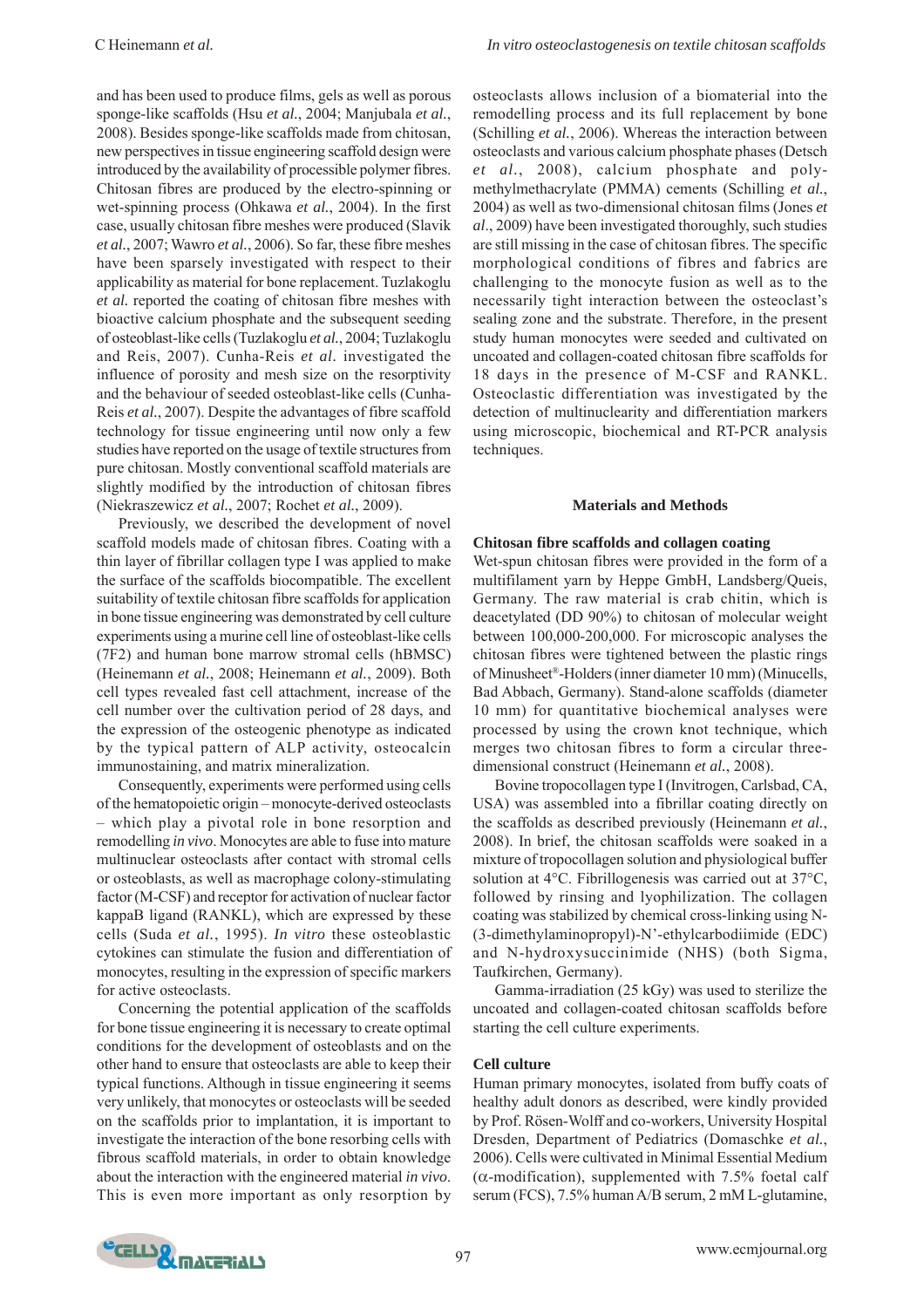10 U/ml penicillin and 100 μg/mlstreptomycin. Medium and all supplements were obtained from Biochrom (Berlin, Germany).

Prior to cell-seeding, scaffolds were placed in 48-wellplates and soaked in cell culture medium for 24 h in order to prevent floating. After removing the medium, 40 μl of monocyte cell suspension (5000 monocytes per μl) were placed onto each scaffold. Cells were allowed to adhere for 30 min in the incubator at  $37^{\circ}$ C and  $5\%$  CO<sub>2</sub> before filling up the wells with additional medium, which was supplemented with 10 nM dexamethasone (Sigma), 100 nM 1,25-dihydroxy vitamin D3 (Calbiochem, Nottingham, UK), 10 mM β-glycerophosphate (Sigma), 50 ng/ml M-CSF (Biomol, Hamburg, Germany) and 50 ng/ml RANKL (Biomol) to induce osteoclastogenesis. The differentiation medium was changed twice weekly.

### **Microscopy**

Scanning electron microscopy (SEM) was used to characterize the uncoated and collagen-coated chitosan scaffolds before and after cell culture experiments, respectively. Cell-seeded samples were washed with PBS and fixed with 3.7% formaldehyde. After finishing the confocal laser scanning microscopy (CLSM) experiments, cell-seeded samples were dehydrated, critical-point dried, mounted on stubs, and sputtered with gold. SEM was carried out using a Philips (Eindhoven, The Netherlands) environmental SEM (ESEM) XL 30 in Hi-Vac mode by applying an acceleration voltage of 3 kV and detecting secondary electrons for imaging.

CLSM was applied to evaluate adhesion, multinuclearity, and differentiation of the cells. After washing and fixing, the cells were permeabilized with 0.2% Triton-X-100 in PBS and blocked with 1% bovine serum albumin (BSA, Sigma) for 30 min. Cytoskeletal actin was stained with AlexaFluor 488®-Phalloidin (Invitrogen), cell nuclei with 4',6-diamidino-2-phenylindole (DAPI, Sigma). In the case of collagen-coated chitosan fibres, anti-bovine collagen type I (mouse IgG) (Sigma) was used to detect the collagen coating. AlexaFluor 546® conjugated goat antimouse IgG (Invitrogen) was used as the secondary antibody for staining. Acidic compartments were visualized by incorporation of 3-(2,4-dinitroanillino)-3'-amino-Nmethyldipropylamine (DAMP) into the cells using the acidic granule kit (Oxford Biomedical Research, UK) (Inoue *et al.*, 1999). Therefore, cells were incubated with DAMP for 30 min before fixing. Incorporated DAMP was stained using anti-DNP (mouse IgG) and counterstained with AlexaFluor 488® conjugated goat anti-mouse IgG (Invitrogen). Cathepsin K was labelled with anti-mouse cathepsin K (goat IgG) (Santa Cruz Biotechnology, Santa Cvruz, CA, USA), followed by staining with AlexaFluor 488® conjugated donkey anti-goat IgG (Invitrogen). In case of DAMP and Cathepsin K visualization the cytoskeletal actin was stained with AlexaFluor 546®-Phalloidin. Activity of TRAP was detected using a modified ELF®97 Endogenous Phosphatase Detection method (Invitrogen) (Filgueira, 2004). This modified protocol uses the ELF®97 substrate in a slightly acid buffer and with the addition of tartrate. Additionally, cytoskeletal actin was stained with

AlexaFluor 488®-Phalloidin. Microscopy was carried out on an upright Axioscop 2 FS mot equipped with a LSM 510 META module (Zeiss, Jena, Germany) controlling an argon-ion (Ar<sup>+</sup>) laser, helium-neon (HeNe) laser and NIRfemtosecond titanium-sapphire laser for 2-photon excitation (Coherent Mira 900F). Excitation of AlexaFluor  $488^{\circ}$  was carried out at  $488$  nm (Ar<sup>+</sup> laser), the excitation of AlexaFluor 546® at 546 nm (HeNe laser). The NIR-fslaser was used for excitation of DAPI at 750 nm (2 photon excitation) and fluorescence was recorded at 461 nm.

### **Colorimetric measurements**

The Bone TRAP ELISA (Immunodiagnostic Systems, Frankfurt am Main, Germany) was used for biochemical analysis of osteclastic differentiation according to the manufacturer's instructions. The measurements were performed with cell lysates obtained after 18 days of cultivation. Cell lysis was achieved with 1% Triton X-100 (Sigma) in PBS for 60 min. Ultrasonication (20 s, 80 W, UP 100H, Dr. Hielscher GmbH, Teltow, Germany) of the scaffolds was applied to support cell lysis. For the colorimetric measurements a SpectraFluor Plus microplate reader (Tecan, Crailsheim, Germany) was used.

### **Statistics**

All measurements were carried out in triplicate and expressed as means  $\pm$  standard deviation.

### **RT-PCR**

For analysis of gene expression by reverse transcriptionpolymerase chain reaction (RT-PCR), undifferentiated monocytes before seeding and differentiated monocytes 18 day after seeding on uncoated and collagen-coated fibre scaffolds were washed twice with PBS and immediately used for RNA preparation. Total RNA isolation was performed using the peqGOLD MicroSpin Total RNA Kit (Peqlab, Erlangen, Germany) according to the manufacturer's instructions. RNA concentration was measured using a Nanodrop ND 1000 (Peqlab). Complementary DNA (cDNA) was transcribed from 100 ng of total RNA in a 20 μL reaction mix containing 200 U of Superscript II Reverse Transcriptase (Invitrogen), 0.5 mM dNTP (Invitrogen), 12.5 ng/μL random hexamers (MWG Biotech, Ebersberg, Germany), and 40 U of RNase inhibitor RNase OUT (Invitrogen). For cDNA synthesis, the reaction mixtures were incubated for 50 min at 42°C followed by 15 min at 70°C in a Thermocycler (Peqlab). For PCR experiments, 1 μL of cDNA was used as template in a 20 μL reaction mix containing specific primer pairs to detect transcripts of TRAP, cathepsin K (CatK), vitronectin receptor (VNR), calcitonin receptor (CNR) and the housekeeping gene glyceraldehyde-3-phosphate dehydrogenase (GAPDH), respectively, for each sample. The primer sequences (MWG Biotech) and annealing temperatures are summarized in Table 1. After the initial activation step at 95°C for 4 min, 30 PCR cycles were run with each a denaturation step at 95°C for 45 s, an annealing step at 55°C or 57°C for 45 s, and a synthesis step at 72°C for 1 min followed by a final synthesis step at 72°C for 10 min in a Primus 25 Advanced Thermocycler (Peqlab). The

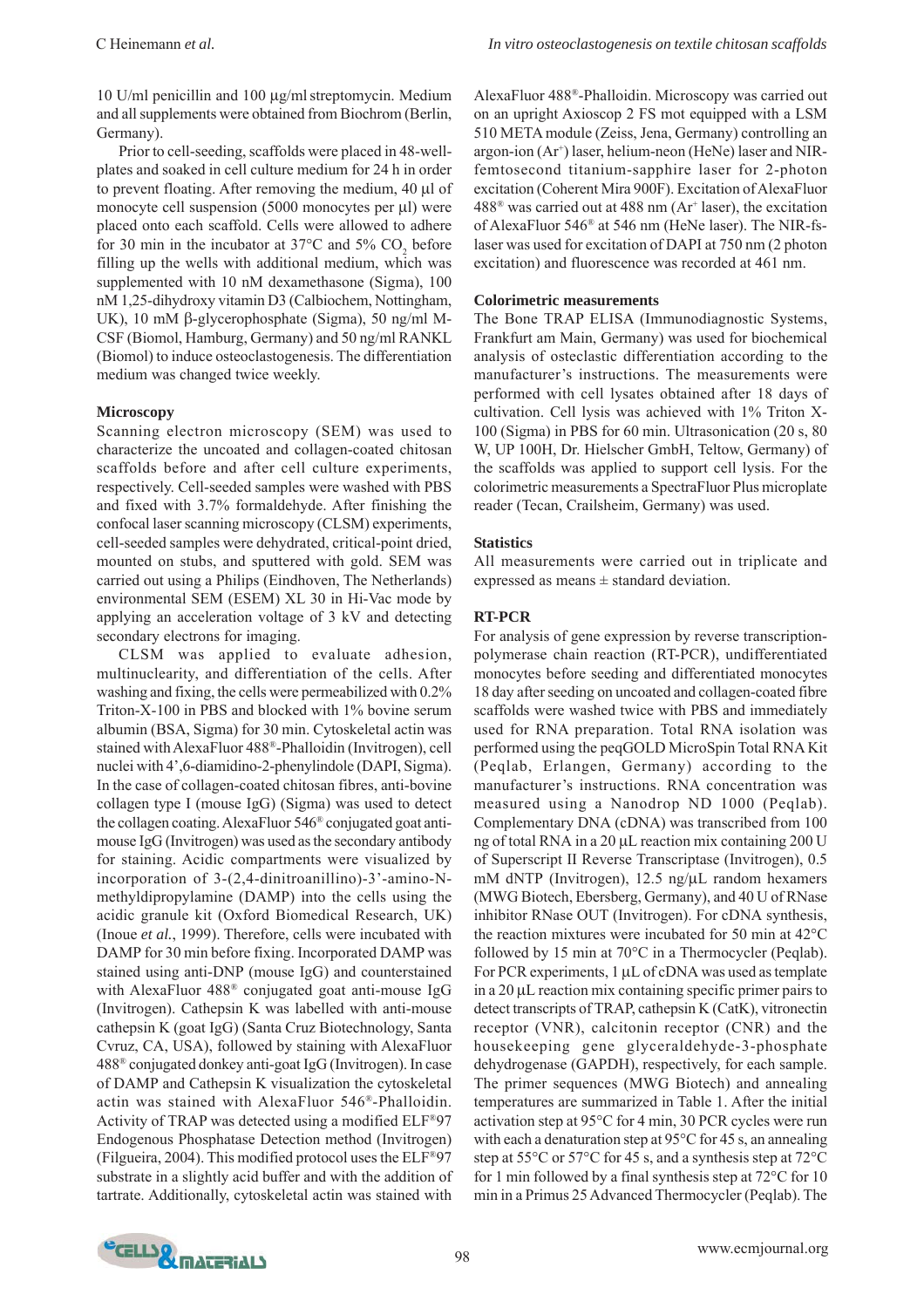| Gene  | <b>Forward Primer</b>           | <b>Reverse Primer</b>             | $T_A$ [°C] |
|-------|---------------------------------|-----------------------------------|------------|
| GAPDH | 5' -GGTGAAGGTCGGAGTCAACGG-3'    | 5' -GGTCATGAGTCCTTCCACGAT-3'      | 55         |
| TR AP | 5' -TTCTACCGCCTGCACTCCAA-3'     | $5'$ - AGCTGATCTCCACATAGGCA $-3'$ | 57         |
| CatK  | 5' -GATACTGGACACCCACTGGGA-3'    | 5'-CATTCTCAGACACACAATCCAC-3'      | 57         |
| VNR.  | $5'$ -AAGTTGGGAGATTAGACAGAGG-3' | 5'-CTTTCTTGTTCTTGAGGTGG-3'        | 57         |
| CNR   | 5' -CAATGCAACCTGGTCCAACT-3'     | 5' -GCCTTCACAGCCTTCAGGTA-3'       | 57         |

same single stranded cDNA was used to investigate the expression of all genes described. The resulting PCRproducts were analyzed using the FlashGel™ Dock and documentation system (Cambrex Bio Science, East Rutherford, NJ, USA).

#### **Results**

Osteoclastogenesis of monocytes cultivated on uncoated and collagen-coated chitosan fibres was carried out using two scaffold models (Heinemann *et al.*, 2008). The raw fibres show slightly edged cross-sections and diameters of about 20 μm (Fig. 1a). Collagen coating results in the formation of smooth layers at the surface and inside the scaffold by spanning over several chitosan fibres (Fig. 1b). Supported chitosan scaffolds form a smooth surface of parallel-aligned fibres suitable for microscopic investigations (Fig. 1c). Stand-alone chitosan scaffolds made of the same material were used for biochemical assays and RT-PCR analysis (Fig. 1d).

### **Microscopical studies on the differentiation of osteoclasts**

Osteoclast differentiation on the chitosan scaffolds was monitored by light microscopy, CLSM and SEM. The light microscopy images in Fig. 2 visualize the distribution of the cells attached to the uncoated chitosan fibres after 12 days of cultivation in osteoclast differentiation medium containing M-CSF and RANKL. The size of the cells varies from diameters of about 10 μm to about 30-50 μm. Taking into account that cell size of monocytes is about 10 μm,

formation of multinucleated osteoclast-like cells by fusion is obvious.

CLSM of the uncoated (Fig. 3a) and collagen-coated (Fig. 3c,e) chitosan scaffolds visualizes the blue fluorescent cell nuclei and green fluorescent actin skeletons which characterize the multinuclearity and the adaptation of the cells to the given substrate. Chitosan fibres are represented blue due to the autofluorescence signal. For the coated scaffolds collagen is visible as a red layer. Exactly the same samples were prepared for SEM investigations, to simultaneously visualize the morphology of the cells and the uncoated (Fig. 3b) or collagen-coated fibres (Fig. 3d,f).

For both scaffold types osteoclast-like cells have formed and are attached along the chitosan fibres after 12 days of cultivation. Considering the blue stained cell nuclei, it is clear to see that several nuclei share one actin skeleton. In case of collagen coating the osteoclast-like cells are also concentrated on the fibres but additionally spread in a lateral direction on the collagen layer. Especially Figure 3e highlights the preferred accumulation of osteoclast-like cells along one collagen-coated fibre and the presence of up to 5 nuclei within a single cell. To achieve better contrast, the red channel which represents the collagencoating was shielded in that case. Although remarkable adaption to the shape of the raw chitosan fibres is recognized, osteoclast-like cells occur larger and more spread on the collagen-coated scaffolds.

Corresponding SEM images confirm the CLSM results by showing adherent cells on the uncoated and coated chitosan fibres. However, cell patches are more difficult to identify on the coated scaffolds because cells and collagen exhibit a similar surface roughness. Spread



**Fig. 1.** SEM images of the uncoated (a) and collagen-coated (b) chitosan scaffolds. Photographs show the supported (c) and stand-alone (d) chitosan scaffolds prepared by the crown knot technique.

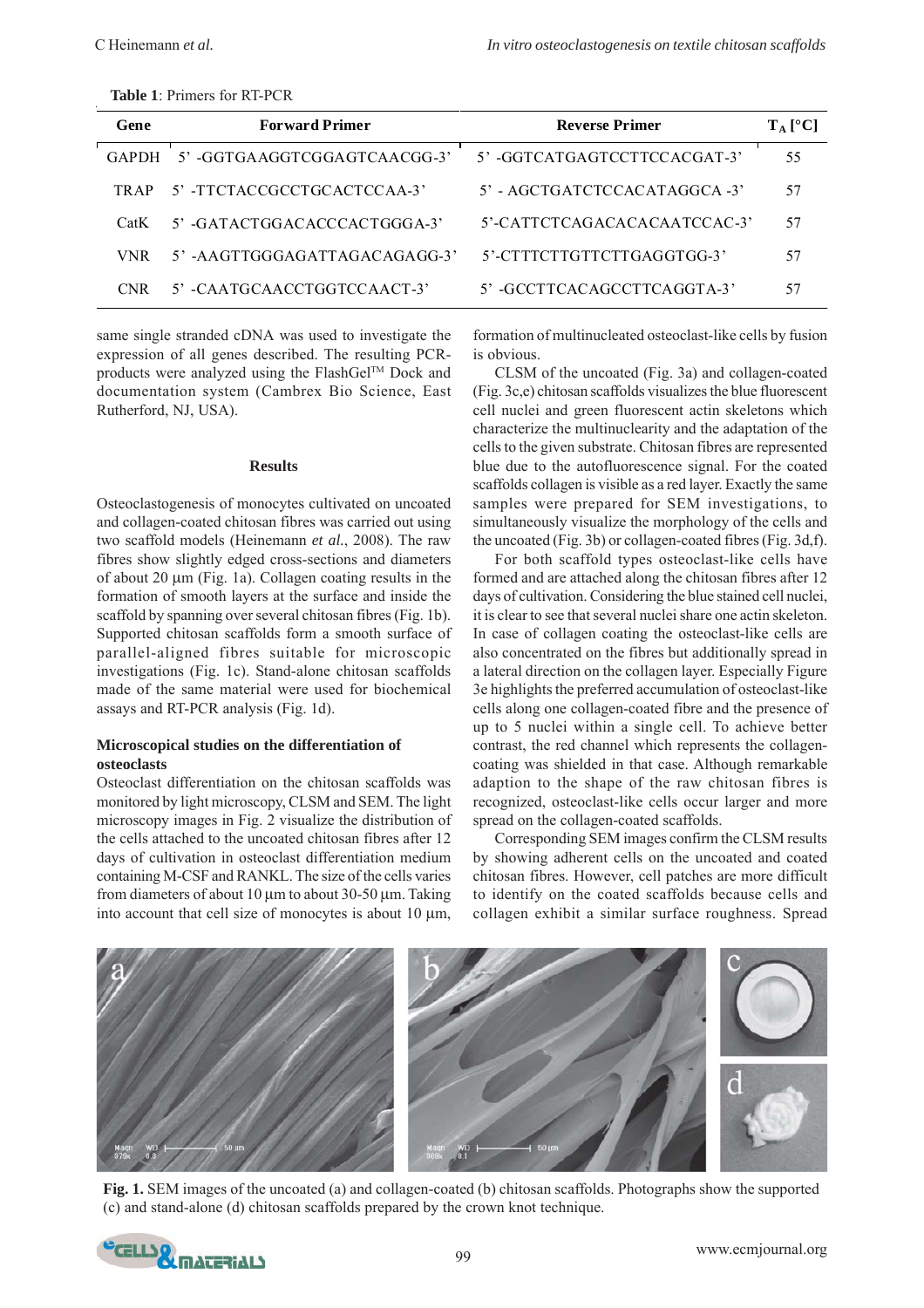

**Fig. 2.** Light microscopy image of osteoclast-like cells on uncoated chitosan fibers after 12 day of cultivation in osteoclast differentiation medium.

osteoclast-like cells are marked by black arrows and the still spherical monocytes by white arrows. The left white arrow in Fig. 3d marks two monocytes that just seem to be in an initial stadium to fuse. Fig. 3f is an enlarged image of Fig. 3d and shows the characteristic "ruffled border" of an osteoclast attached to a chitosan fibre.

After 18 days of culture, formation of acidic compartments of osteoclast-like cells was detected by incubation with DAMP followed by immunostaining and CLSM imaging. Fig. 4 shows cell nuclei (blue), actin skeletons (red) and acidic compartments (green) of osteoclast-like cells as well as the blue autofluorescence of the chitosan fibres. The overlap of red and green signals appears as yellow areas, which confirms acid compartments developed within all cells. Green areas without cells refer to acidic enrichments left behind by mobile osteoclast-like cells. Detection of acidic compartments on coated scaffolds is slightly disturbed by interference of red fluorescence of cell actin and collagen.

Differentiation of monocytes towards the osteoclastic lineage was additionally analyzed by microscopic detection of the typical markers cathepsin K and TRAP. Fig. 5a shows the cell nuclei (blue), actin skeletons (red) and cathepsin K (green) of osteoclast-like cells after 18 days of cultivation on the uncoated chitosan scaffold. The chitosan fibres occur as light blue in the image due to the autofluorescence. The green fluorescence confirms that cathepsin K is concentrated inside the cells. That is visible more clearly by shielding the red signal of the actin staining (inset of Fig. 5a). TRAP activity of osteoclast-like cells at the same time point is visualized as yellow dots in Fig. 5b. The actin skeleton is stained green. Detection of cathepsin K and TRAP on collagen-coated scaffolds is disturbed by autofluorescence of the scaffold.

## **Biochemical studies on the differentiation of osteoclasts**

In addition to microscopical studies, enzymatic verification for osteoclastic differentiation of monocytes was carried out using the Bone TRAP ELISA, which is a specific method for the detection of the activity of tartrate-resistant acid phosphatase isoform 5b. Since TRAP 5b is not

expressed by monocytes but mature osteoclasts, the assay is intended for use as an indicator of bone resorption and osteoclastic differentiation. *In vitro*, TRAP 5b activity reflects the number of osteoclasts and therefore the Bone TRAP ELISA can be conveniently used to determine osteoclast number in human osteoclast cultures (Alatalo *et al.*, 2000; Rissanen *et al.*, 2003).

After 18 days of culture distinct TRAP 5b activity is detected for both scaffold types (Fig. 6). The absolute value for the collagen-coated scaffold is higher compared to that of the raw chitosan fibre scaffold.

# **RT- PCR studies**

To further characterize the osteoclastic phenotype of the differentiated monocytes, gene expression of tartrate resistant acid phosphatase (TRAP), cathepsin K (CatK), vitronectin receptor (VNR), and calcitonin receptor (CNR) was analyzed after 18 days of culture on uncoated and collagen-coated fibre scaffolds. The results are compared to that of undifferentiated monocytes before seeding. Expression of the housekeeping gene glyceraldehyde-3 phosphate-dehydrogenase (GAPDH) was determined to verify the usage of similar amounts of RNA for RT-PCR. Compared to the signals of undifferentiated monocytes, for all osteoclastic markers an increase of the transcript levels is detected for cells cultivated on uncoated and collagen-coated fibre scaffolds after 18 days (Fig. 7). That indicates the differentiation to osteoclasts on both scaffold modifications. Gene expression levels are slightly higher for the collagen-coated fibre scaffolds.

#### **Discussion**

The evaluation of new bone graft materials initially focuses on the response to osteoblasts and their precursors to the respective material, by analyzing biocompatibility, osteoconductivity or osteoinductivity. However, the success of an implant not only depends on the interaction with osteoblasts. Osteoblasts are responsible for the generation of bone extracellular matrix but also regulate the differentiation and activity of osteoclasts. The

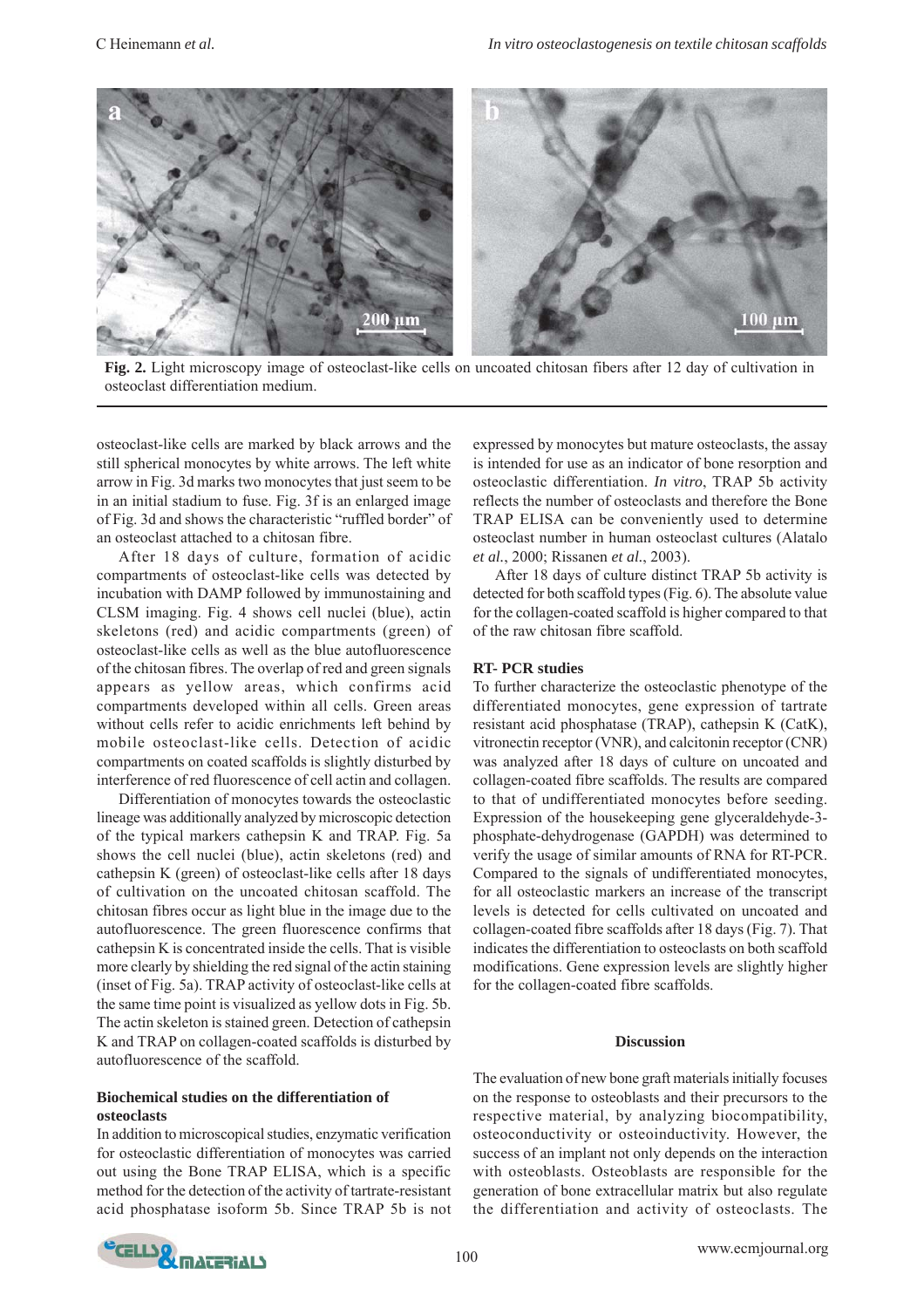

**Fig. 3.** 3D reconstructions from CLSM image stacks (left column) and SEM images (right column) of monocytederived osteoclast-like cells after 12 days of cultivation on uncoated (a,b) as well as collagen-coated (c-f) chitosan scaffolds. The actin skeletons (green), the nuclei (blue), and the collagen-coating (red) are visible. In panel e the red channel is shielded for better visibility. White arrows in the SEM images point to monocytes and the black arrows point to osteoclast-like cells.

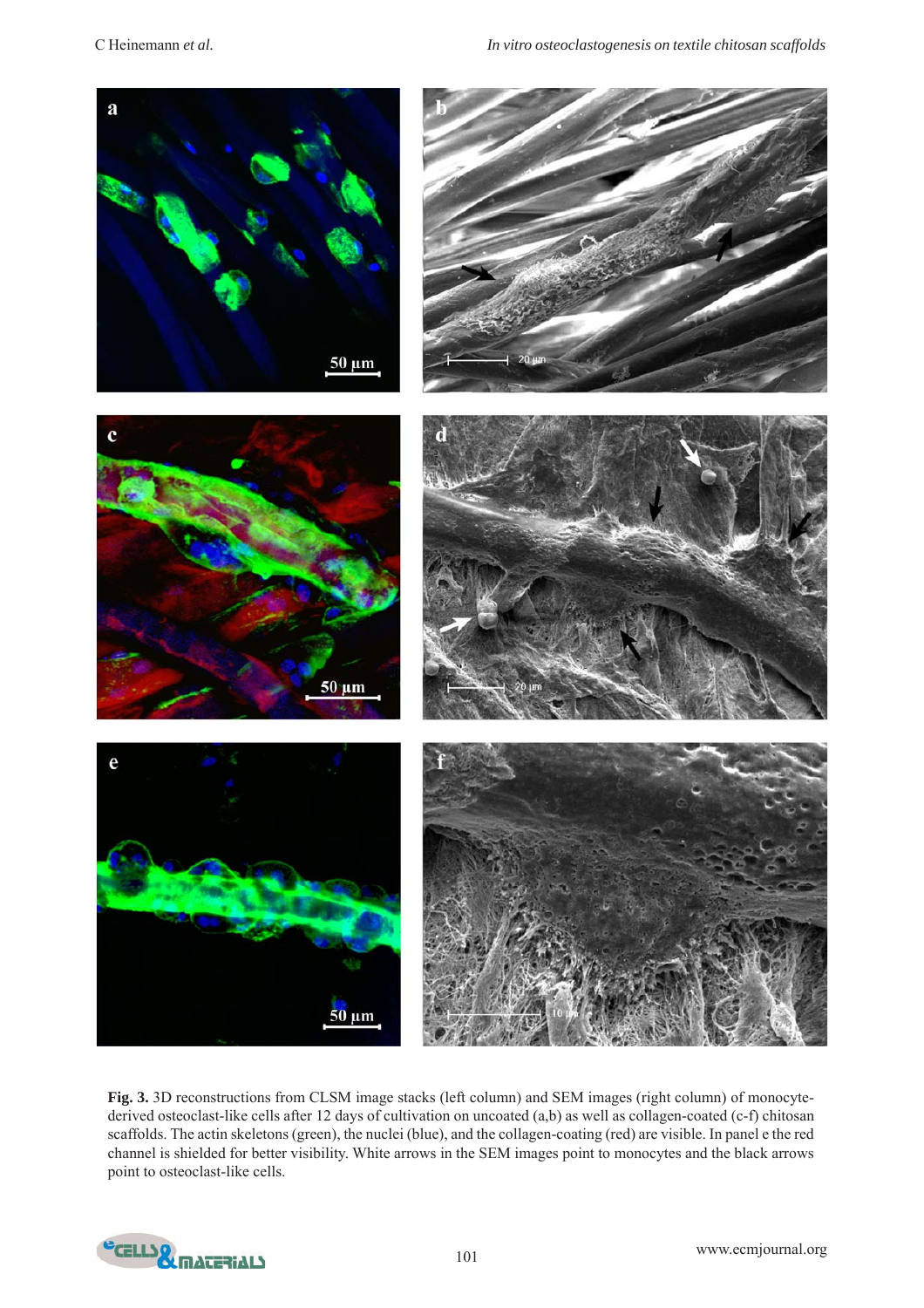

**Fig. 4.** 3D reconstructions from CLSM image stacks of monocyte-derived osteoclast-like cells after 18 days of cultivation on uncoated chitosan scaffolds. DAMP visualization of the acidic compartments (green), actin (red) and the nuclei (blue).



**Fig. 5.** 3D reconstructions from CLSM image stacks of monocyte-derived osteoclast-like cells after 18 days of cultivation on chitosan scaffolds. Image (a) shows cathepsin K (green) in osteoclast-like cells on uncoated chitosan fibres. The actin skeletons are stained red and the nuclei blue. Image (b) shows TRAP activity (yellow dots) of the cells (actin skeletons are stained green) on uncoated chitosan fibres.

coordinated action of osteoblasts and osteoclasts is critical for bone remodelling. Therefore the investigation of osteoclast differentiation and function on a new biomaterial is of great interest. Osteoclastic resorption may affect bone formation and is a crucial step for the conversion of the bone graft material into native bone. A fast remodelling process of the bone graft is desirable and strongly depends on the conductivity of the material to both osteoblasts and osteoclasts. Textile chitosan scaffolds, applied in the present study were already extensively analyzed with

respect to their interaction with osteoblasts as well as osteoprogenitor cells (Heinemann *et al.*, 2008; Heinemann *et al.*, 2009). Consequently, the differentiation of human monocytes into osteoclasts cultivated on the chitosan scaffolds was investigated and is reported. All cell culture experiments were performed for the uncoated and for the collagen-coated chitosan scaffolds in order to evaluate the biocompatibility.

There are few reports on the successful formation of osteoclasts on porous bone graft materials *in vitro*. Perotti

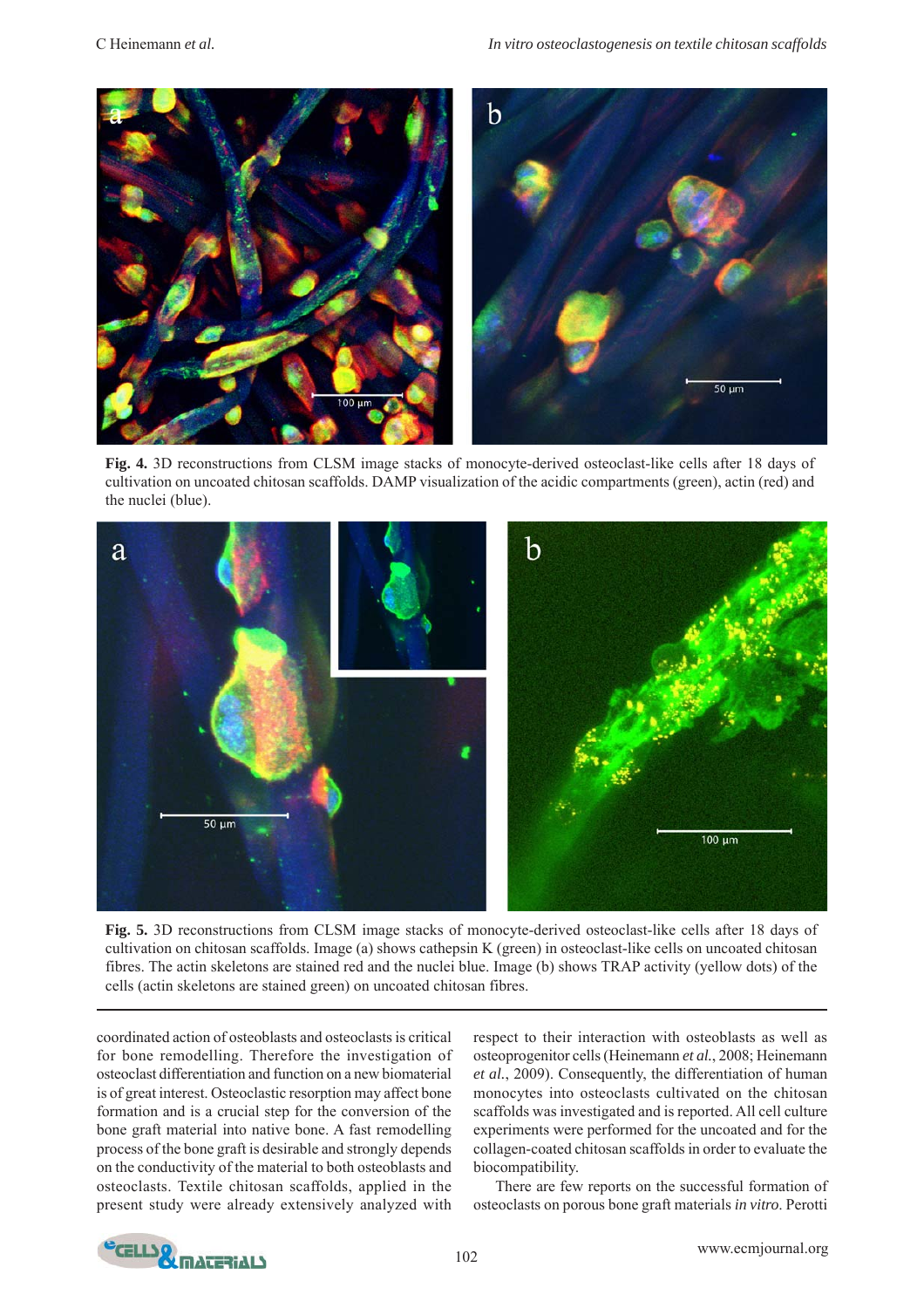





**Fig. 7.** RT-PCR expression analysis of induced monocytes after 18 days of cultivation on uncoated (CTS) and collagen-coated (CTS+Coll) chitosan fibre scaffolds in comparison to undifferentiated monocytes.

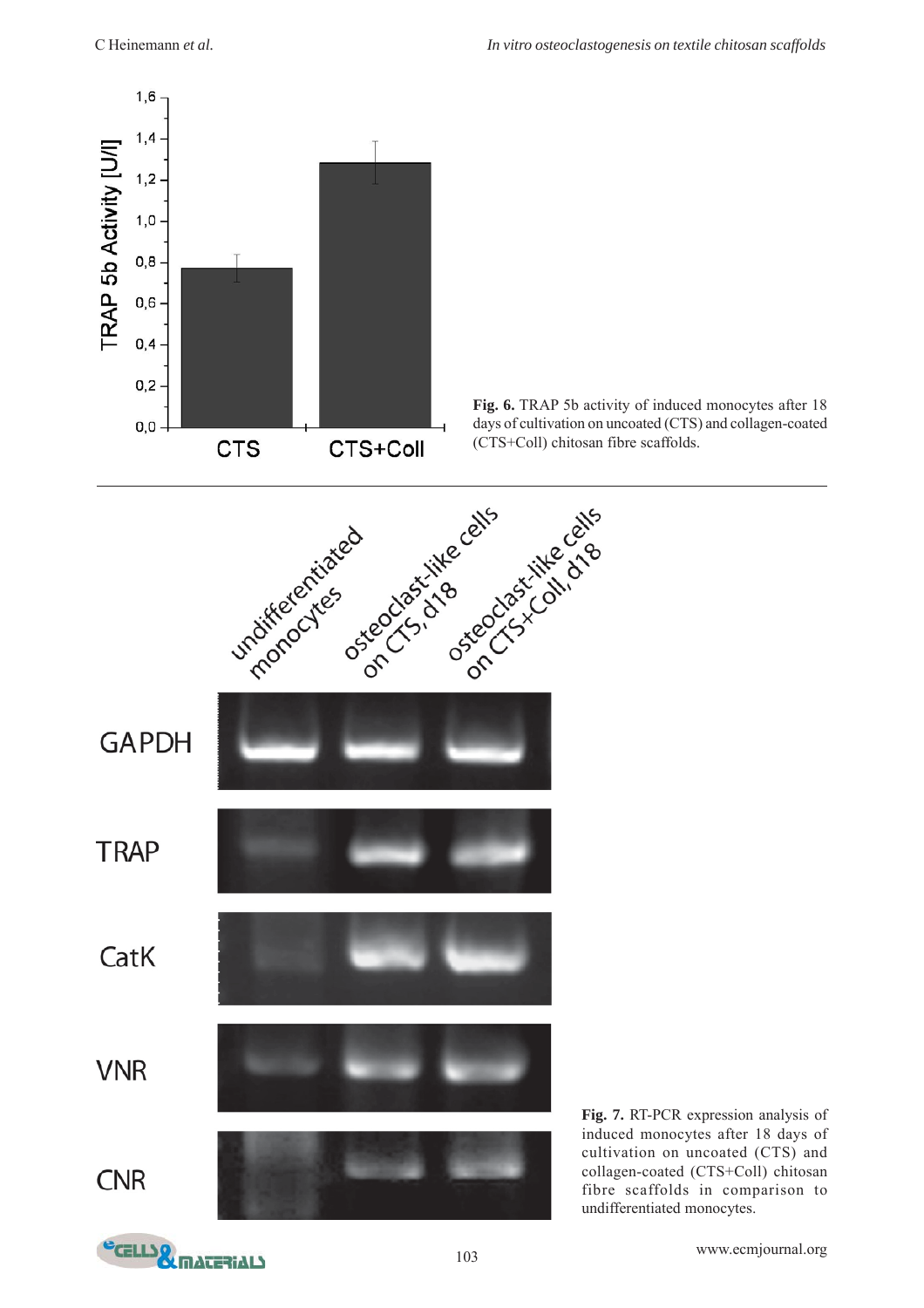and co-workers succeeded in differentiating osteoclast-like cells from peripheral blood mononuclear cells on a xenogenous bone grafting material of equine origin (Perrotti *et al.*, 2009). However these authors also report a discontinuity of the resorption pattern, which might be caused by the complex three-dimensional structure of the material. The differentiation of murine osteoclast precursors in a porous silicon-stabilized ceramic was investigated by Tortelli *et al.* in co-culture using murine osteoblasts (Tortelli *et al.*, 2009). Gene expression of osteoclastic markers TRAP and cathepsin K was lower for cells cultured in the porous ceramic compared to the control on polystyrene surfaces. Differentiation of osteoclast precursors from minipig in mineralized resorbable polymer foam was achieved by Nakagawa and co-workers (Nakagawa *et al.*, 2004). Formation of osteoclast-like cells was confirmed by microscopic investigations.

Important requirements for monocytes to form multinuclear osteoclast-like cells are biocompatibility of the material, sufficient cell density, and especially the possibility for the cells to migrate on the substrate with the aim to fuse. That ability is mainly determined by the substrate morphology, which is confirmed in the present study. Flat two-dimensional surfaces enable free lateral movement of the cells resulting in extensive colonies and the formation of large multinuclear osteoclast-like cells.

In contrast, the raw textile chitosan scaffold specifies one-dimensional pathways along the fibres, which limits cell movement to two directions. Conditions change due to the presence of collagen layers formed during the coating process. These layers provide additional areas for the monocytes to adhere and migrate to become fused. The influence of the initial situation is confirmed by the microscopical investigations. After 12 days of cultivation adherent multinuclear cells were recognized on both scaffold types. However, CLSM suggests that more nuclei (each representing one initial monocyte cell) have fused to become one osteoclast-like cell, when cultivated on the collagen-coated scaffolds. Also cell spreading is clearer for the coated samples. This is in accordance to the quantitative determination of TRAP 5b activity (Fig. 6), which was higher for osteoclasts on collagen-coated samples compared to osteoclasts on uncoated chitosan scaffolds. In a recently published study, chitosan fibres were incorporated into calcium phosphate cement (Rochet *et al.*, 2009). Differentiation of human preosteoclasts into osteoclasts was significantly lower compared to the pure cement and only few TRAP-positive multinuclear cells were found on the cement/chitosan composite. Possibly, there is a negligible inhibiting effect of chitosan on osteoclastogenesis in our study too, which would explain the higher number of osteoclasts on collagen-coated chitosan scaffolds. On the other hand, the conditions for the formation of multinuclear osteoclast-like cells might be better on the collagen-coated samples due to their more favourable surface morphology.

The combination of CLSM and SEM is particularly suitable to simultaneously visualize the morphology, distribution, orientation of the cells, and the topography of the uncoated and collagen-coated scaffolds. Once again,

the presence of spherical monocytes and the affinity of the giant osteoclast-like cells to the chitosan fibres are recorded. The magnification of the osteoclast-like cells reveals the spreading towards the collagen layer and the formation of the typical "ruffled border". The presence of that outer membrane characterizes the transition of an osteoclast to the resorption stage, which can result in disintegration of extracellular matrix, e.g. collagen (Ren *et al.*, 2005). That process is also visible as irregular arranged collagen fibrils of the coating near the osteoclast.

Furthermore, the differentiation of the monocytes into osteoclasts is demonstrated by CLSM detection of the three typical markers DAMP, cathepsin K and TRAP. DAMP is a marker for low pH in order to examine acidic compartments of osteoclasts cultured on the chitosan scaffolds. Immunofluorescence was localized predominantly on the substratum side of actively resorbing osteoclasts, whereas an evenly distributed staining pattern was seen in the nonactive cell. The distribution pattern of DAMP seemed to be correlated with the osteoclastic activity, since osteoclasts exhibit alternating resorption and migration phases during the bone remodelling cycle.

Cathepsin K is a collagenolytic, papain-like, cysteine protease that is mainly expressed in osteoclasts, and is secreted into the resorptive pit. In the osteoclast, cathepsin K functions in the resorptive process. Upon polarization of the osteoclast over the site of resorption, cathepsin K is secreted from the ruffled border into the resorptive pit. Here, it is the major protease involved in the degradation of collagen type I and other noncollagenous proteins, which have been demineralised by the acidic environment of the resorptive pit.

The differentiation of the monocytes into osteoclastlike cells is further confirmed by microscopic investigations and an immunoassay of TRAP activity. Two isoforms of TRAP circulate in human blood, known as TRAP 5a and TRAP 5b. Only TRAP 5b isoform is derived from osteoclasts (Halleen *et al.*, 2000; Halleen *et al.*, 2002; Yam and Janckila, 2003). Since these isoforms derive from post-translational processing of a common gene product, gene expression analyses are not sufficient to distinguish between the isoforms. Therefore we additionally performed an immunoassay for TRAP 5b, which clearly showed the presence of TRAP 5b in our cell cultures on raw and collagen-coated chitosan.

#### **Conclusion**

The ability of textile chitosan fibre scaffolds to support the adhesion and migration of human monocytes, followed by fusion to form multinuclear osteoclast-like cells is demonstrated in the study. The *in vitro* experiments suggest that optional coating with collagen can be applied to improve the monocyte migration and fusion process. The procedure also enhances the presence or activity of typical osteoclastic markers compared to cell cultivation on raw chitosan. For both scaffold types, the requirements to enable desirable cell-induced scaffold material resorption, which is an important basis for the inclusion of material in the remodelling process, are completed.

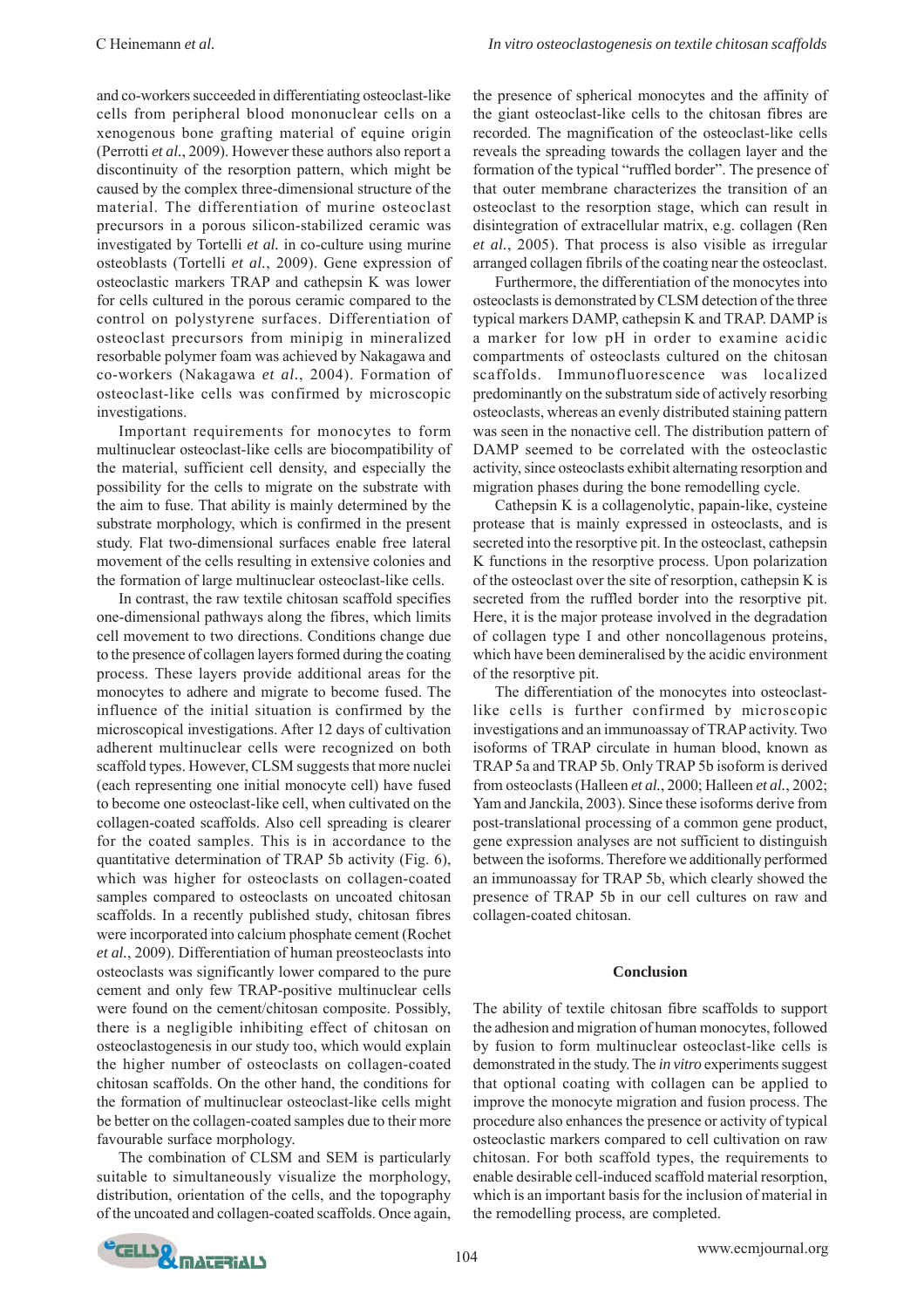### **References**

Alatalo SL, Halleen JM, Hentunen TA, Monkkonen J, Vaananen HK (2000) Rapid screening method for osteoclast differentiation *in vitro* that measures tartrateresistant acid phosphatase 5b activity secreted into the culture medium: Clin Chem **46**: 1751-1754.

Athanasiou KA, Niederauer GG, Agrawal CM (1996) Sterilization, toxicity, biocompatibility and clinical applications of polylactic acid/polyglycolic acid copolymers: Biomaterials **17**: 93-102.

Chen CL, Wang YM, Liu CF, Wang JY (2008) The effect of water-soluble chitosan on macrophage activation and the attenuation of mite allergen-induced airway inflammation: Biomaterials **29**: 2173-2182.

Cunha-Reis C, Tuzlakoglu K, Baas E, Yang Y, El Haj A, Reis RL (2007) Influence of porosity and fibre diameter on the degradation of chitosan fibre-mesh scaffolds and cell adhesion: J Mater Sci Mater Med **18**: 195-200.

Detsch R, Mayr H, Ziegler G (2008) Formation of osteoclast-like cells on HA and TCP ceramics: Acta Biomater **4**: 139-148.

Di Martino A, Sittinger M, Risbud MV (2005) Chitosan: a versatile biopolymer for orthopaedic tissueengineering: Biomaterials **26**: 5983-90.

Domaschke H, Gelinsky M, Burmeister B, Fleig R, Hanke T, Reinstorf A, Pompe W, Rosen-Wolff A (2006) *In vitro* ossification and remodeling of mineralized collagen I scaffolds: Tissue Eng **12**: 949-958.

Filgueira L (2004) Fluorescence-based staining for tartrate-resistant acidic phosphatase (TRAP) in osteoclasts combined with other fluorescent dyes and protocols: J Histochem Cytochem **52**: 411-414.

Halleen JM, Alatalo SL, Suominen H, Cheng S, Janckila AJ, Vaananen HK (2000) Tartrate-resistant acid phosphatase 5b: a novel serum marker of bone resorption: J Bone Miner Res **15**: 1337-1345.

Halleen JM, Ylipahkala H, Alatalo SL, Janckila AJ, Heikkinen JE, Suominen H, Cheng S, Vaananen HK (2002) Serum tartrate-resistant acid phosphatase 5b, but not 5a, correlates with other markers of bone turnover and bone mineral density: Calcif Tissue Int **71**: 20-25.

Heinemann C, Heinemann S, Bernhardt A, Worch H, Hanke T (2008) Novel textile chitosan scaffolds promote spreading, proliferation, and differentiation of osteoblasts: Biomacromolecules **9**: 2913-2920.

Heinemann C, Heinemann S, Lode A, Bernhardt A, Worch H, Hanke T (2009) In vitro evaluation of textile chitosan scaffolds for tissue engineering using human bone marrow stromal cells: Biomacromolecules **10**: 1305-1310.

Hench LL, Polak JM (2002) Third-generation biomedical materials: Science **295**: 1014-1017.

Hsu SH, Whu SW, Hsieh SC, Tsai CL, Chen DC, Tan TS (2004) Evaluation of chitosan-alginate-hyaluronate complexes modified by an RGD-containing protein as tissue-engineering scaffolds for cartilage regeneration: Artif Organs **28**: 693-703.

Huang M, Vitharana SN, Peek LJ, Coop T, Berkland C (2007) Polyelectrolyte complexes stabilize and controllably release vascular endothelial growth factor: Biomacromolecules **8**: 1607-1614.

Inoue M, Yoshida H, Akisaka T (1999) Visualization of acidic compartments in cultured osteoclasts by use of an acidotrophic amine as a marker for low pH. Cell Tissue Res **298**: 527-537.

Jayakumar R, Selvamurugan N, Nair SV, Tokura S, Tamura H (2008) Preparative methods of phosphorylated chitin and chitosan – an overview: Int J Biol Macromol **43**: 221-5.

Jones GL, Motta A, Marshall MJ, El Haj AJ, and Cartmell SH (2009) Osteoblast: osteoclast co-cultures on silk fibroin, chitosan and PLLA films: Biomaterials **30**: 5376-84.

Khor E, Lim LY (2003) Implantable applications of chitin and chitosan: Biomaterials **24**: 2339-2349.

Kim IY, Seo SJ, Moon HS, Yoo MK, Park IY, Kim BC, Cho CS (2008) Chitosan and its derivatives for tissue engineering applications: Biotechnol Adv **26**: 1-21.

Kohn P, Winzler J, Hoffman RC (1962) Metabolism of D-glucosamine and N-acetyl-D-glucosamine in the intact rat: J Biol Chem **237**: 304-308.

Kumar MN, Muzzarelli RA, Muzzarelli C, Sashiwa H, Domb AJ (2004) Chitosan chemistry and pharmaceutical perspectives: Chem Rev **104**: 6017-6084.

Manjubala I, Ponomarev I, Wilke I, Jandt KD (2008) Growth of osteoblast-like cells on biomimetic apatitecoated chitosan scaffolds: J Biomed Mater Res B Appl Biomater **84**: 7-16.

Muzzarelli RA, Mattioli-Belmonte M, Tietz C, Biagini R, Ferioli G, Brunelli MA, Fini M, Giardino R, Ilari P, Biagini G (1994) Stimulatory effect on bone formation exerted by a modified chitosan: Biomaterials **15**: 1075- 1081.

Nakagawa K, Abukawa H, Shin MY, Terai H, Troulis MJ, Vacanti JP (2004) Osteoclastogenesis on tissueengineered bone: Tissue Eng **10**: 93-100.

Niekraszewicz A, Kucharska M, Wawro D, Struszcyk M, Kopias K, Rogaczewska A (2007) Fibers and Textiles in Eastern Europe **15**: 105-9.

Ohkawa K, Cha D, Kim H, Nishida A, Yamamoto H (2004) Electrospinning of Chitosan: Macromol Rapid Commun **25**: 1600-1605.

Park YJ, Kim KH, Lee JY, Ku Y, Lee SJ, Min BM, Chung CP (2006) Immobilization of bone morphogenetic protein-2 on a nanofibrous chitosan membrane for enhanced guided bone regeneration: Biotechnol Appl Biochem **43**: 17-24.

Perrotti V, Nicholls BM, Piattelli A (2009) Human osteoclast formation and activity on an equine spongy bone substitute: Clin Oral Implants Res **20**: 17-23.

Ren S, Takano H, Abe K (2005) Two types of bone resorption lacunae in the mouse parietal bones as revealed by scanning electron microscopy and histochemistry: Arch Histol Cytol **68**: 103-113.

Rissanen JP, Hentunen TA, Halleen JM (2003) Development and characterization of a novel human *in vitro* bone resorption assay useful for preclinical testing of drug candidates: J Bone Miner Res **18**: SA256.

Rochet N, Balaguer T, Boukhechba F, Laugier JP, Quincey D, Goncalves S, Carle GF (2009) Differentiation and activity of human preosteoclasts on chitosan enriched calcium phosphate cement: Biomaterials **30**: 4260-4267.